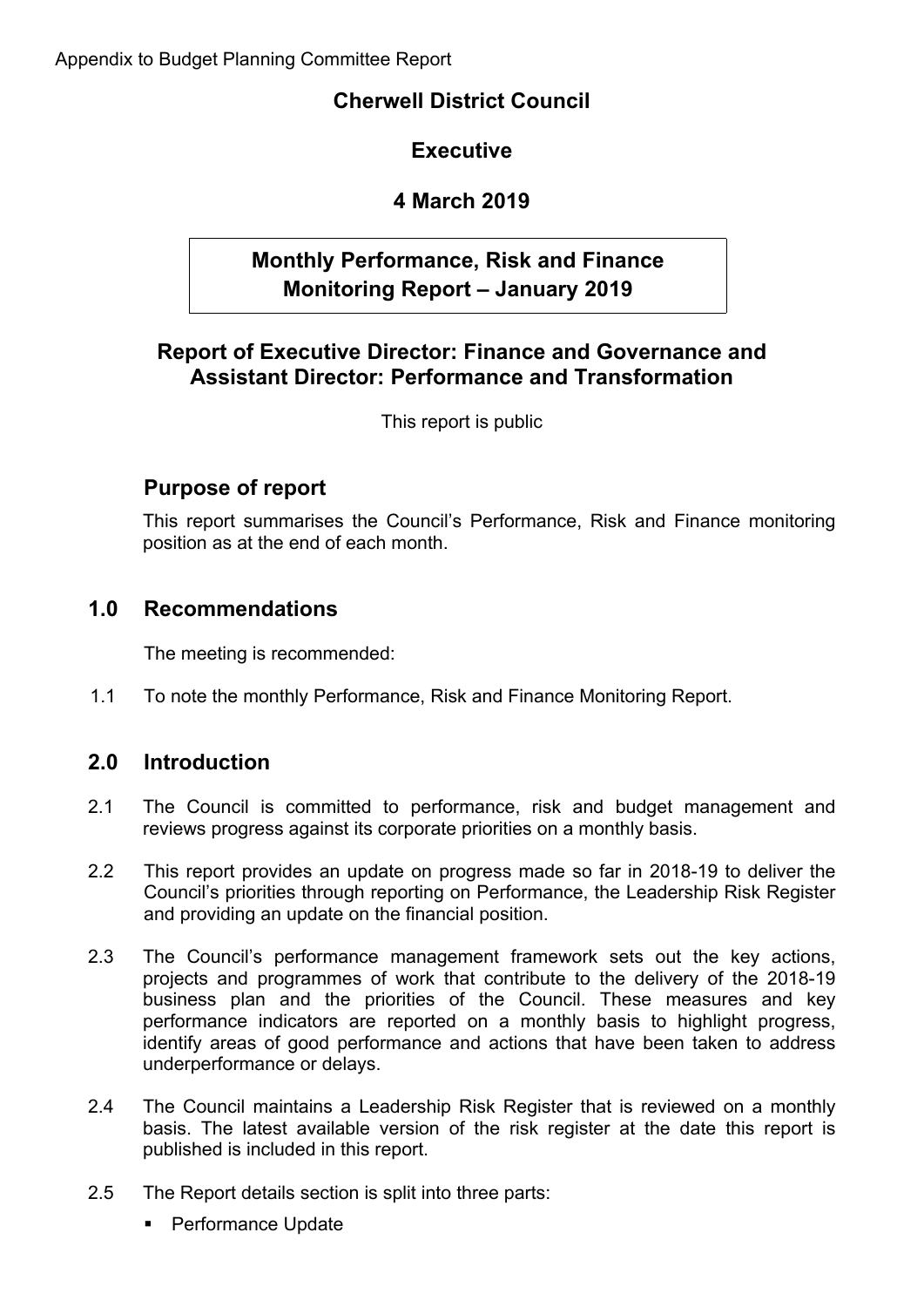- Leadership Risk Register Update
- **Finance Update**
- 2.6 There are four appendices to this report:
	- **Appendix 1 2018/19 Business Plan**
	- Appendix 2 Monthly Performance Report
	- Appendix 3 Leadership Risk Register
	- Appendix  $4 -$  Capital Programme

# **3.0 Report Details**

### **Performance Update**

- 3.1 The Council's performance management framework sets out the key actions, projects and programmes of work that contribute to the delivery of the 2018-19 business plan (see Appendix 1) and the priorities of the Council.
- 3.2 The 2018-19 business plan set out three strategic priorities:
	- **Protected, Green and Clean:**
	- **Thriving Communities and Wellbeing;**
	- District of Opportunity and Growth.
- 3.3 This report provides a summary of the Council's performance in delivering against each strategic priority. To measure performance a 'traffic light' system is used. Where performance is on or ahead of target it is rated green, where performance is slightly behind the target it is rated amber. A red rating indicated performance is off target.

| Colour       | Symbol | <b>Meaning for Joint Business Plan</b><br><b>Measures</b> | <b>Meaning for Joint Key Performance</b><br><b>Measures (KPIs)</b> |
|--------------|--------|-----------------------------------------------------------|--------------------------------------------------------------------|
| <b>Red</b>   |        | Significantly behind schedule                             | Worse than target by more than 10%.                                |
| <b>Amber</b> |        | Slightly behind schedule                                  | Worse than target by up to 10%.                                    |
| Green        |        | Delivering to plan                                        | Delivering to target or ahead of it.                               |

### Priority: Protected, Green and Clean

3.4 The Council is committed to protecting the natural environment and ensuring the character of the district is preserved and enhanced. Our commitment included working to ensure the district has high standards of environmental cleanliness and greater waste and recycling services. Maintaining the district as a low crime area is another key part of this priority and the Council is committed to working in partnership to deliver against this objective.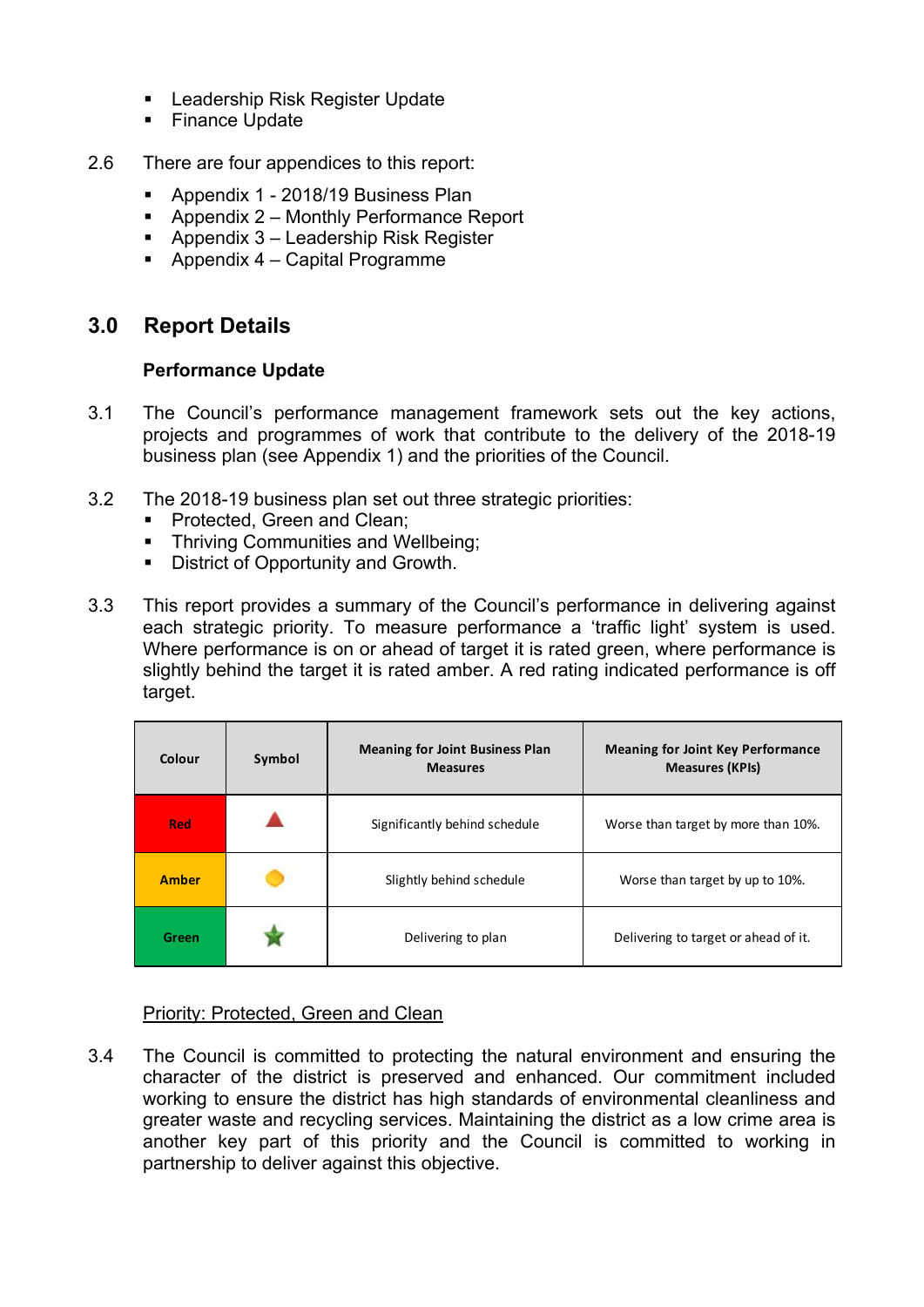3.5 Overview of our performance against this strategic priority:

**Cherwell residents asked to rate refuse and street cleaning services** following a top 40 positon in the national recycling league table, we are asking residents to take part in a survey to help improve the quality of waste collection and street cleaning services. As



members of the Association for Public Service Excellence (APSE) the council, is for the first time, taking part in a national survey to assess the quality of these two services. The survey closes in March 2019.

**Reducing our Carbon Footprint** is delivering to plan. Work is starting on the 2019 Annual Status reports which will be submitted to Defra by the end of June. The reports will provide a review of the air quality monitoring undertaken in 2018. A meeting will be arranged with County Highways to review progress of the actions in the Air Quality Action Plan and work continues regarding an anti-idling campaign at the London Road crossing in Bicester.



**Oxfordshire Greentech**, a new low-carbon business network, launches on 6 February at the Said Business School in Oxford. The network has been set up through a collaborative partnership between Cherwell District Council, Bioregional and Cambridge Cleantech and aims to bring together businesses and organisations to support the growth of the low-carbon sector in Oxfordshire.

**Protecting the Built heritage** is reporting as slightly behind schedule, work continues and is nearing completion on the Ardley Conservation area. The dates of consultation of Stratton Audley and Somerset have been set, Somerton on 26 February and Stratton Audley on 9 April, which will coincide with the Parish Council Meeting.

### Priority: Thriving Communities and Wellbeing

- 3.6 The Council is committed to supporting our communities to thrive and to promoting the wellbeing of our residents. This priority includes supporting health and wellbeing, improving leisure facilities and delivering leisure activities and working in partnership with voluntary organisations to deliver services in a manner that safeguards children, young people and vulnerable adults. Another key aspect of this priority is preventing homelessness, the delivery of affordable housing and improving the condition of residential properties.
- 3.7 Overview of our performance against this strategic priority:

**Providing & Supporting Health & Wellbeing** across the district through the 'Community Connect' Social Prescribing scheme which has been successfully



launched. Initially the scheme is working with Deddington Health Centre and Bicester Health Centre.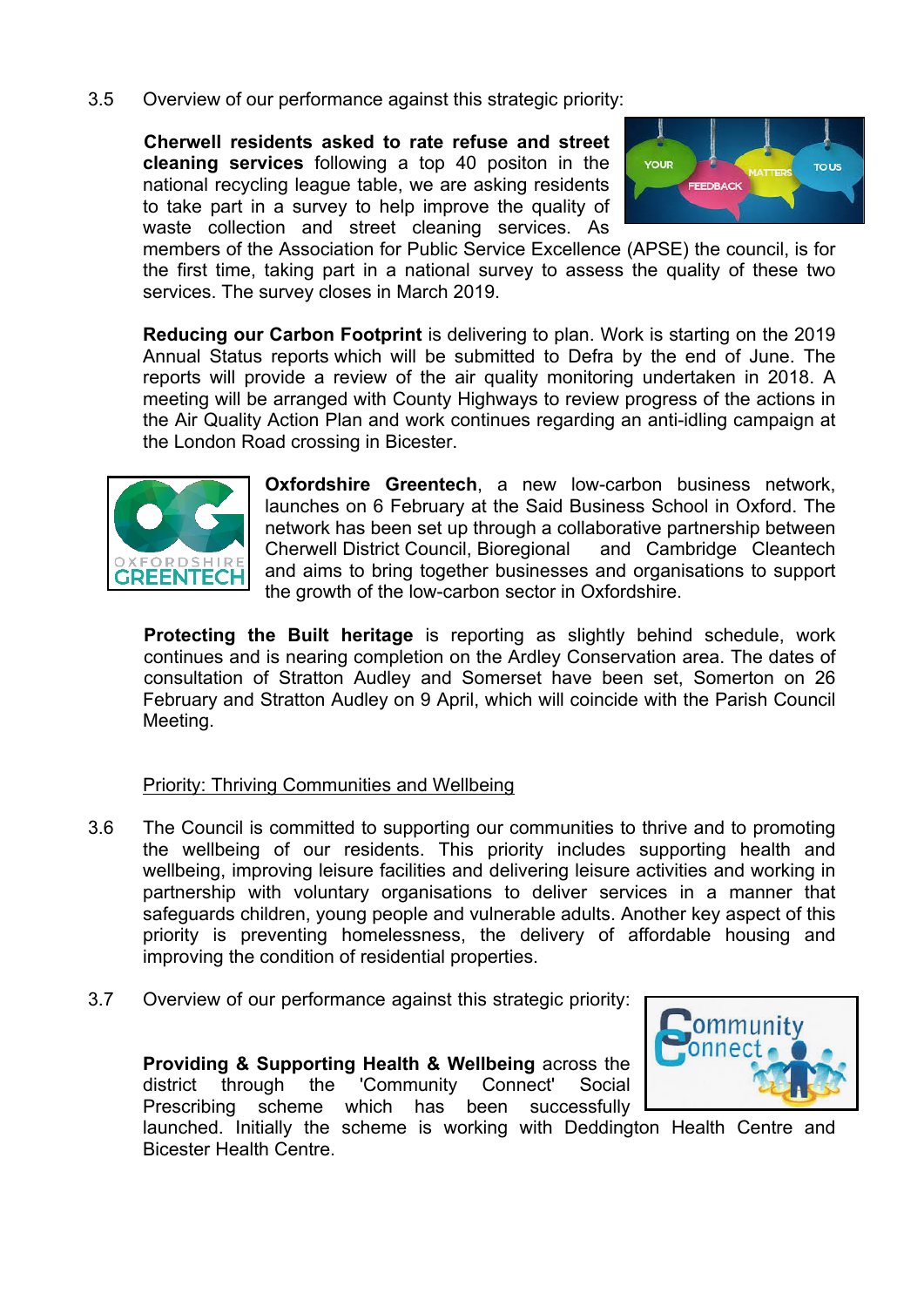

**Providing support to the voluntary sector** is delivering to plan, including the Hill Implementation Group – The first meeting set the terms of reference for the group, identified potential funding to develop programmes in the new centre moving forward and the operational plans for autumn 2019. A site visit with all stakeholders took place on 25 of January to monitor the builds progress to date.

**Funding delivers extra beds for rough sleepers -** A further five beds are available for people facing street homelessness in north Oxfordshire, as housing officers puts Government funding to work.

We (CDC) applied for funding from the Ministry of Housing, Communities and Local Government's five million pound Cold Weather Fund which was extended to more councils across England at the end of 2018.

The new accommodation is being delivered in partnership with Homeless Oxfordshire, a supported housing provider based in Oxford. From January to March of this year it will provide high-level support for rough sleepers including those with complex needs, such as addiction issues or mental health problems.



The 5 additional winter beds for rough sleepers being provided January - March 2019 are now open and being used by people with a local connection to Cherwell supporting our drive to safeguard the vulnerable. The provision is in Oxford and will provide high level support to help people recover and access accommodation in Cherwell.



housing choice.

**Delivery of Affordable homes** is delivering to plan. Affordable homes have been approved for Ardley. A development of 13 new homes has been approved for Ardley as we (CDC) furthers our commitment to

Seven of the homes will be offered for affordable rent and six for shared ownership. They were approved by the council's planning committee on Thursday, 17 January.

Funding of £430,000 from the Oxfordshire Housing and Growth Deal has been allocated to support the development, which registered provider Waterloo Housing will deliver. The applicant will make contributions totalling £60,000 to fund outdoor play and indoor sports facilities in the area, and improvements to the local village hall.

### Priority: District of Opportunity and Growth

3.8 The Council is committed to developing the local economy, promoting inward investment and delivering sustainable growth. This priority also contributes towards making great places to live, work, visit and invest through economic development and working in partnership to deliver strategic transport infrastructure projects.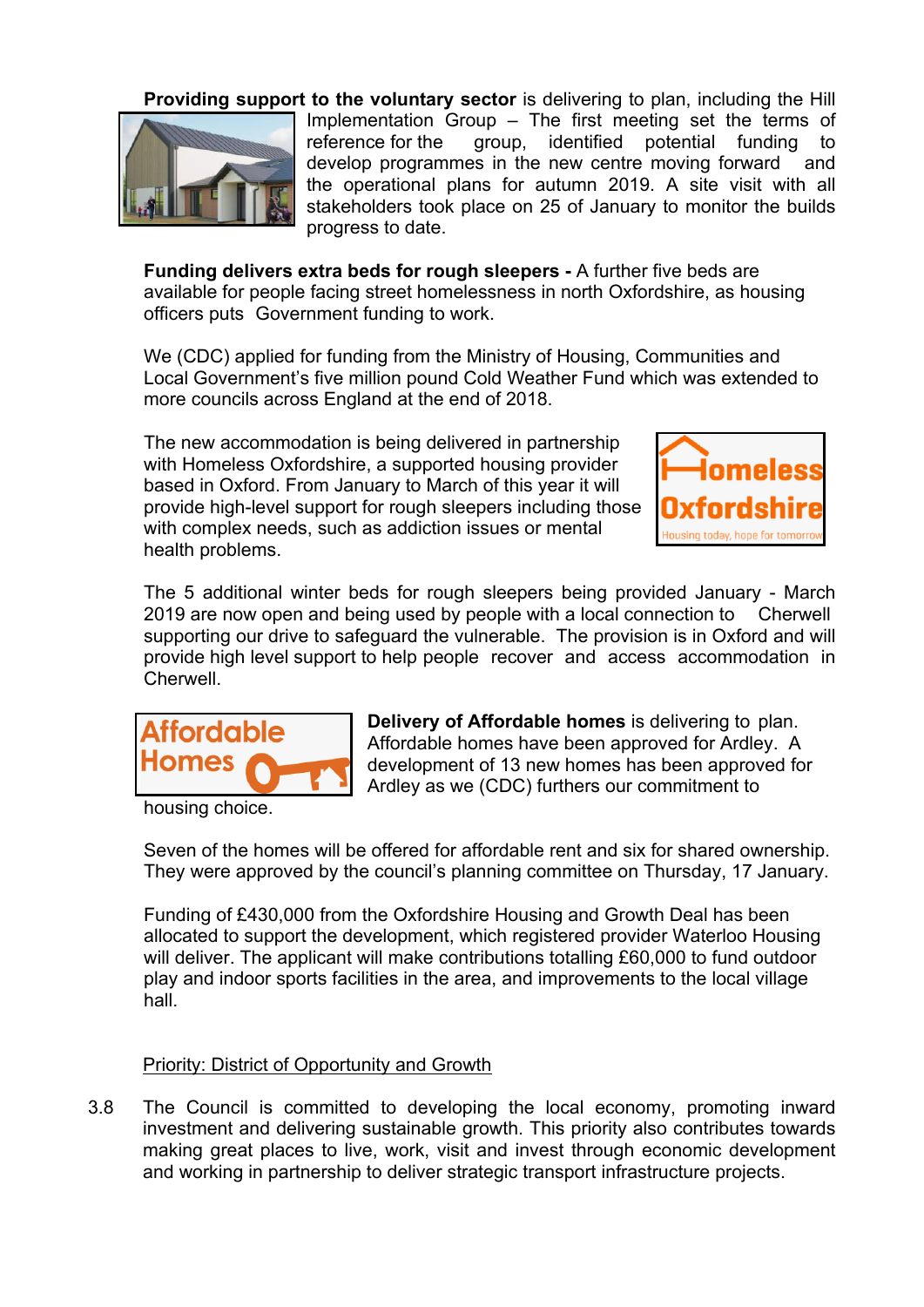3.9 Overview of our performance against this strategic priority:

**Gardner's Close** sales are now progressing and by the end of January we had only 7 units remaining and an increase in interest from purchasers for these last properties. During February we are expecting 16 completions. Feedback from our new home owners is very positive with many liking the size of the flats and the internal designs.



**The Hill Youth and Community Centre** construction is progressing well. During January we saw the foundations completed along with the steel frame for the sports hall. The project was delayed by one week at the end of the month due to the cold weather but we've been assured by Edgar Taylor (our approved contractor) that they should be

able to make up this time during the remainder of the contract. We have allowed some additional time after completion of the building for the commissioning so we will still be on track to open the building to the community in December 2019 following completion of the construction in late August.

**Delivery of the Local Plan** is delivering to plan. The Planning Policy team have been preparing for the Public Hearings for the Partial Review of the Local Plan taking place in February 2019. The timetable for the completion of the Examination of the Partial Review of the Local Plan is in the control of the Planning Inspectorate. Following public hearings in February, the Council will need to wait for the Inspector's findings before determining how to proceed.

### Summary of Performance

3.10 The Council reports on performance against 20 joint business plan measures and 12 key performance indicators on a monthly basis. Performance for this month is summarised in the table below. The full details, including commentary against each measure and key performance indicator can be found in Appendix 2.

| <b>Business Plan Measures and Key Performance Indicators (32)</b> |                     |         |      |     |      |
|-------------------------------------------------------------------|---------------------|---------|------|-----|------|
| <b>Status</b>                                                     | <b>Description</b>  | January | $\%$ | YTD | $\%$ |
| Green                                                             | On target           | 29      | 91%  | 27  | 84%  |
| Amber                                                             | Slightly off target |         | 6%   | 5   | 16%  |
| Red                                                               | Off target          |         | 3%   |     | 0%   |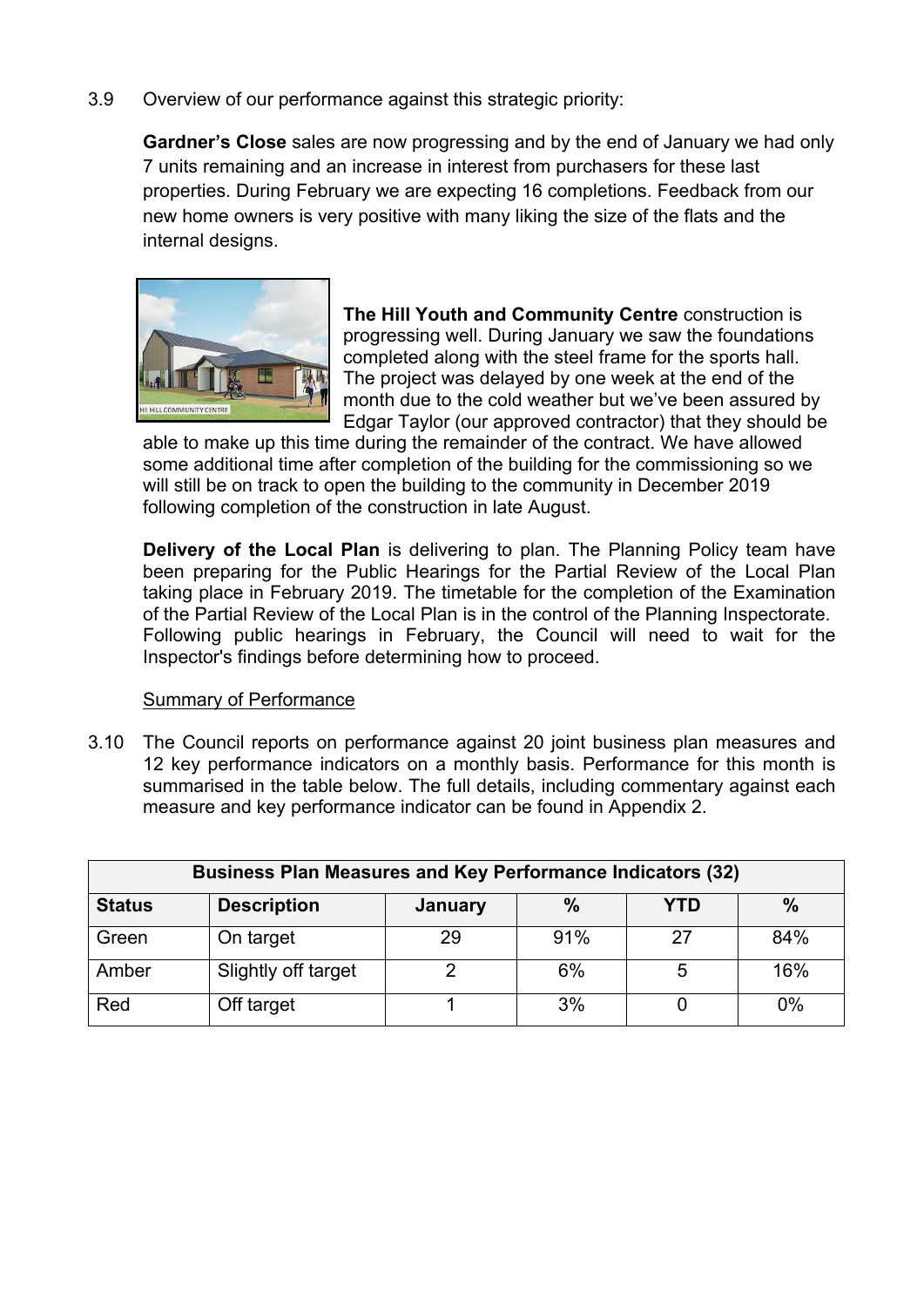### 3.11 **Spotlight On: Housing Services**

Housing Services is here to help people in our communities achieve good quality housing suitable for their needs. Our focus is on helping people who are homeless or at risk of homelessness or who have another housing need because of the poor conditions they are living in, their medical conditions, disability or other specific need that is not met through the general housing market.



We have legal duties to assist households that are facing homelessness and always aim to intervene before people actually lose the roof over their head. Sometimes this is not possible, and we may be able to offer temporary accommodation or supported accommodation, for example in a hostel. If you are worried about becoming homeless or know someone at risk, we want to hear from you as early as possible. There are many causes of homelessness and we can work with people to resolve these, for example welfare benefits issues, relationship breakdown, loss of a private rented sector tenancy, unlawful eviction, domestic abuse, being asked to leave by a parent/relative, mental health issues, job loss, coming out of hospital or prison. We work closely with partner agencies to resolve the issues and help people in to long-term accommodation.



We manage the housing register which means households can apply for affordable rented housing and if eligible be added to the register. Households on the register can then bid for suitable properties that come up on a weekly cycle. Properties can either be new build or existing properties that have become vacant. They are owned and managed by housing associations and we will always work with them to make sure the property is affordable and suitable for the household's needs. Last year almost 700 properties were let through the register. Many people are not sure if they qualify and it always advisable to contact the council if unsure. Extra care housing for older people can also be applied for through this route.

We also offer a service to adapt and improve homes that need to be made more accessible for a disabled adult or child or an older person. We offer this help to people in any type of rented accommodation and to people who own their own home (subject to means testing), though housing associations are responsible for adaptations for their tenants in some



cases. Even where people do not qualify for a Disabled Facilities Grant we will advise and can help with contractors.

We offer advice to landlords and in some cases grants to bring a property up to standard or to get an empty property back in to use.

Our service is here to respond to complaints from tenants about problems with their landlord or accommodation. We also advise landlords about their responsibilities. 1 in 5 households in Cherwell lives in the private rented sector and we know that rents generally exceed housing benefit levels and are high compared to most people's income. Nevertheless, we do work with many landlords who offer affordable rents and we have 150 tenancies in place that have been offered through Cherwell Bond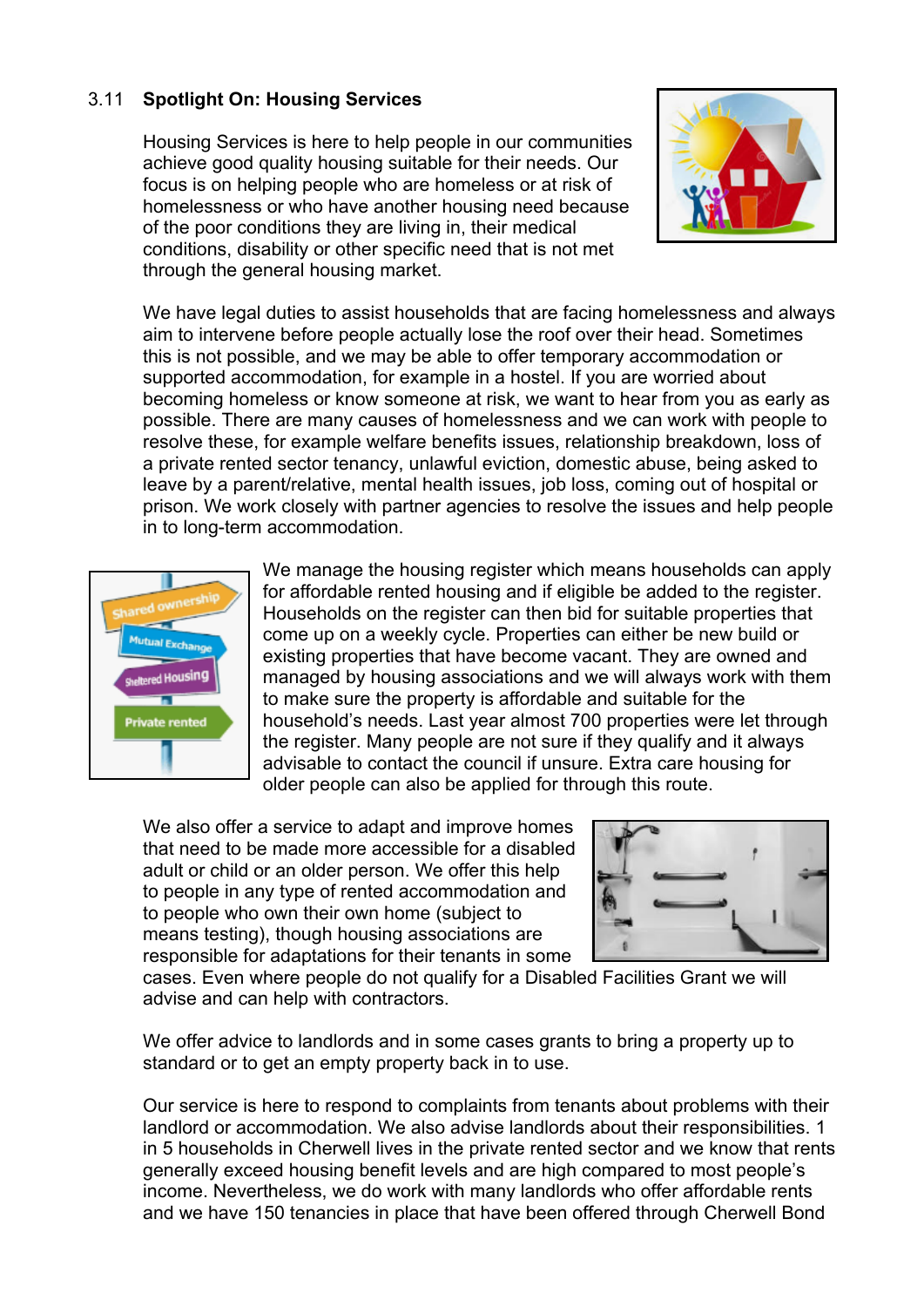Scheme. This gives landlords the security of a deposit bond to cover any damage to the property and the tenant has the support of our team should any problems occur with the tenancy.

The Private Housing Standards Team is here to respond to tenants' complaints and concerns about their property or problems with the landlord. We will resolve these issues through advice, guidance and mediation. If that fails, we will take enforcement action to tackle 'rogue landlords' and landlords who continue to put their tenants' safety and welfare at risk. We always work to educate and inform landlords but sometimes we need to use our enforcement powers. We also licence and inspect Houses in Multiple Occupation (HMOs) and respond to complaints about HMOs. Tenants in HMOs can be more at risk of poor landlord practices and standards of accommodation.

### **Increasing the Supply of Affordable Housing**

In our new Housing Strategy, we set out our commitments to increasing the supply of affordable housing, particularly for young people, older people and people who



need specialist accommodation. Cherwell has a strong track record of housing delivery and over 500 affordable units have been delivered year to date (from 1 April 2018). However, we need to do more to deliver housing at social rent, not just affordable rent (up to

80% of market rent) which is not always affordable for low income households including those in work.

### **Adaptations and Access Improvements**

We have made improvements to 140 homes this year, helping people to remain in their home, maintain independence and live in safe accessible accommodation. As well as mandatory Disabled Facilities Grants we can also help disabled residents with discretionary grants and grant top-ups in some situations. We also provide practical help with grants to vulnerable and older residents through our Home Improvement Agency and a Small Repairs Service that helps up to 200 people each year. These works reduce the need for hospital stays and people having to move because their home is no longer suitable.

#### **Tackling Homelessness**

In April 2017 the Homelessness Reduction Act 2017 came in to force, requiring us to offer a wider service to people threatened with homeless. We have prevented 30% of households from becoming homeless. The remainder were already roofless

when they approached us or went on to lose their accommodation. In all cases we work with the household to secure long term accommodation in the private or social housing sector, providing emergency accommodation if necessary.

We counted 13 rough sleepers in our area during the national count in November 2018 and are increasing our resourcing of floating support to prevent tenancy



breakdown and improve access to supported accommodation. We introduced 5 winter beds to help more people off the street and maintained funding for additional hostel accommodation in Oxford and Banbury.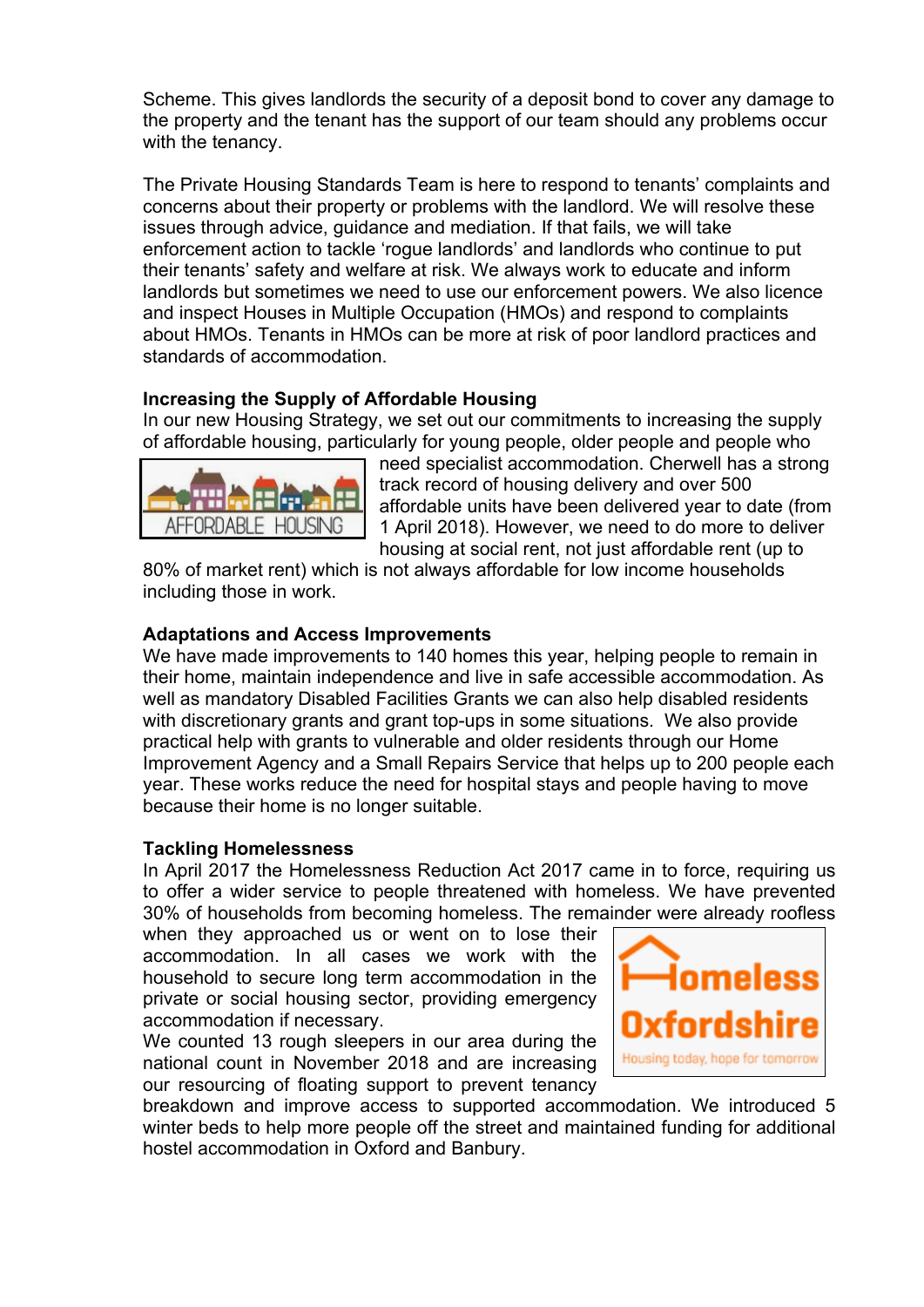### **Risk Update**

- 3.12 The Council maintains a Joint Leadership Risk Register that is reviewed on a monthly basis. The latest available version of the risk register at the date this report is published is included in this report.
- 3.13 The heat map below shows the overall position of all risks contained within the Leadership Risk Register.

| <b>Risk Scorecard - Residual Risks</b> |                   |                                                                                   |               |                    |                         |          |  |  |
|----------------------------------------|-------------------|-----------------------------------------------------------------------------------|---------------|--------------------|-------------------------|----------|--|--|
|                                        |                   | Probability                                                                       |               |                    |                         |          |  |  |
|                                        |                   | 5 - Highly Probable<br>2 - Unlikely<br>4 - Probable<br>3 - Possible<br>1 - Remote |               |                    |                         |          |  |  |
|                                        | 5 - Catastrophic  |                                                                                   |               |                    |                         |          |  |  |
| <u>ised</u>                            | 4 - Major         |                                                                                   | L04, L10, L12 |                    |                         |          |  |  |
| E                                      | 3 - Moderate      |                                                                                   |               | L01, L02, L05, L14 | LO3, LO6, LO7, LO8, L11 | L09, L13 |  |  |
|                                        | 2 - Minor         |                                                                                   |               |                    |                         |          |  |  |
|                                        | 1 - Insignificant |                                                                                   |               |                    |                         |          |  |  |

3.14 The table below provides an overview of changes made to the Leadership Risk Register during the past month. Any significant changes since the publication of the report will be reported verbally at the meeting.

| <b>Leadership Risk</b>                | <b>Score</b> | <b>Direction</b>  | <b>Latest Update</b>                     |
|---------------------------------------|--------------|-------------------|------------------------------------------|
| <b>L01 Financial Resilience</b>       | 9 Low risk   | $\leftrightarrow$ | Reviewed, control assessment and         |
|                                       |              |                   | comments updated.                        |
| LO2 Statutory functions               | 9 Low risk   | $\leftrightarrow$ | Reviewed, comments updated.              |
| LO3 Lack of management Capacity       | 12 Medium    | $\leftrightarrow$ | Reviewed, comments updated.              |
|                                       | risk         |                   |                                          |
| L04 Local Plan                        | 8 Low risk   | $\leftrightarrow$ | Reviewed, comments updated.              |
| <b>LO5</b> Business Continuity        | 9 Low risk   | $\leftrightarrow$ | Reviewed, comments updated.              |
| <b>LO6</b> Partnering                 | 12 Medium    | $\leftrightarrow$ | Reviewed, no changes.                    |
|                                       | risk         |                   |                                          |
| <b>LO7</b> Emergency Planning         | 12 Medium    | $\leftrightarrow$ | Reviewed, mitigating actions & comments  |
|                                       | risk         |                   | updated.                                 |
| LO8 Health & Safety                   | 12 Medium    | $\leftrightarrow$ | Reviewed, control assessment, mitigating |
|                                       | risk         |                   | actions and comments updated.            |
| L09 Cyber Security                    | 15 Medium    | $\leftrightarrow$ | Reviewed, Mitigating Actions updated.    |
|                                       | risk         |                   |                                          |
| L10 Safeguarding the Vulnerable       | 8 Low risk   | $\leftrightarrow$ | Reviewed, control assessment, mitigating |
|                                       |              |                   | actions and comments updated.            |
| L11 Income generation through council | 12 Medium    | $\leftrightarrow$ | Reviewed, controls and comments          |
| owned companies                       | risk         |                   | updated.                                 |
| L12 Financial sustainability of third | 8 Low risk   | $\leftrightarrow$ | Reviewed, no changes.                    |
| party third party suppliers           |              |                   |                                          |
| L13 Local Government Reorganisation   | 15 Medium    | $\leftrightarrow$ | Reviewed, comments updated.              |
|                                       | risk         |                   |                                          |
| L14 Corporate Governance              | 9 Low risk   | $\leftrightarrow$ | Reviewed, no changes.                    |

The full Leadership Risk Register update can be found in Appendix 3. There are no score changes within December, all risks reviewed with updates in mitigating actions and or comments etc.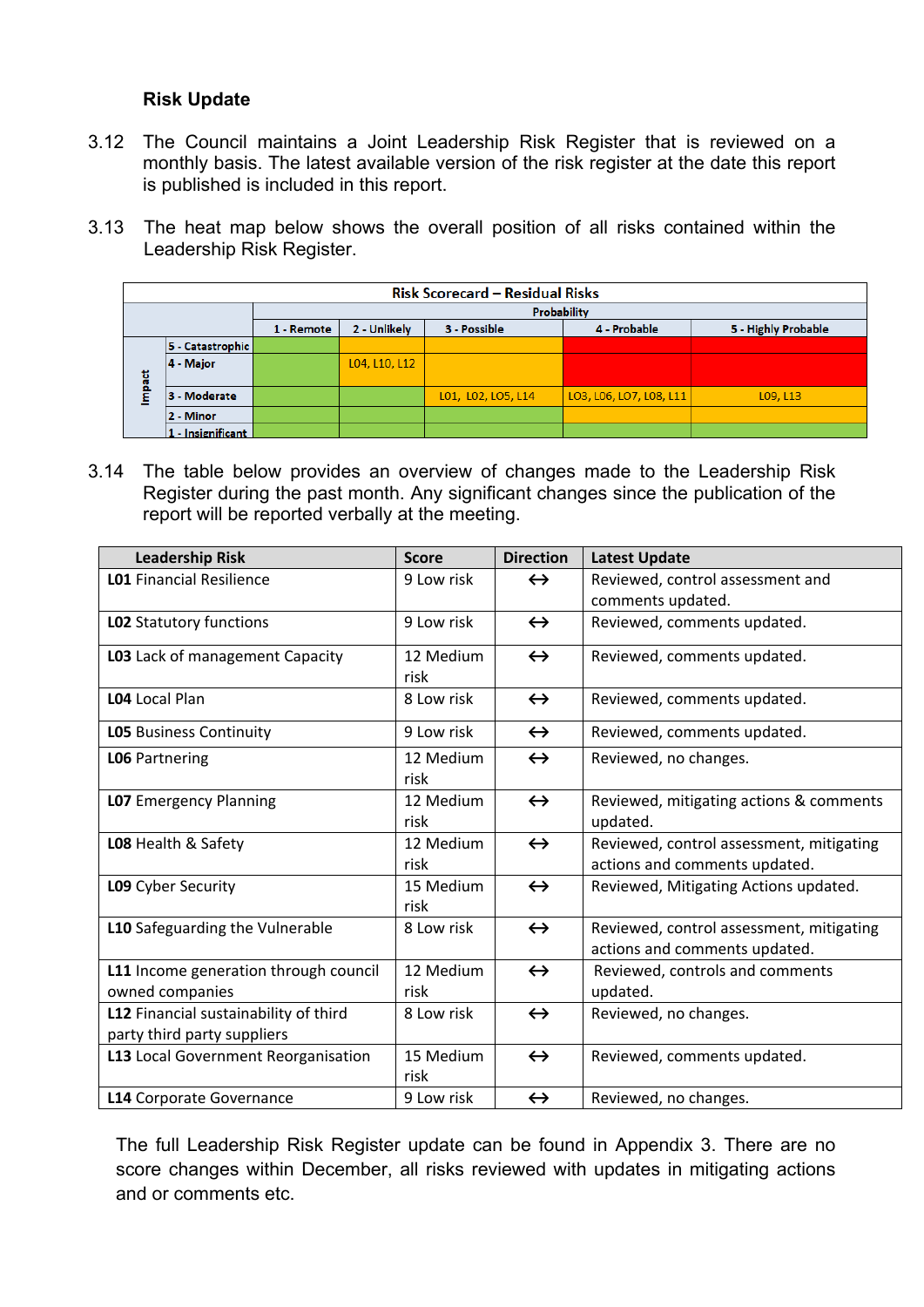#### **Finance Update**

3.15 We are continuing to develop the way we report and the ease of access and understanding of information we provide to ensure Members, and the public, are fully aware of the financial position of the Council.

In previous years financial reporting has been on a quarterly basis. This frequency of information is being improved during 2018/19. We have introduced monthly monitoring and reporting across the organisation. This improvement in reporting is providing budget managers, senior leadership and members with more up to date information regarding the financial position and outlook for the Council.

The finance team has aligned itself with the business areas to provide better support and consistency and continuity of advice moving forward across both revenue and capital budget areas in addition to monitoring any over funding levels.

The risk based monitoring undertaken to date has highlighted areas of risk at this stage. The variances to date are set out below. All services are reviewing their forecasts to identify savings and efficiencies which may mitigate some of the risks being identified. Further risks to this position will be highlighted and detailed in future reports.

#### 3.16 Revenue Position

| <b>Revenue Monitoring</b><br>(Brackets denotes an Underspend) | <b>Budget</b><br>£000 | <b>Forecast</b><br>£000 | <b>Current</b><br>Month<br><b>Variances</b><br>£000 | <b>Prior Month</b><br><b>Variances</b><br>£000 |
|---------------------------------------------------------------|-----------------------|-------------------------|-----------------------------------------------------|------------------------------------------------|
| <b>Corporate Services</b>                                     | 258                   | 258                     |                                                     | 14                                             |
| <b>CORPORATE SERVICES TOTAL</b>                               | 258                   | 258                     |                                                     | 14                                             |
| Communities                                                   | 2,691                 | 2,691                   |                                                     | 32                                             |
| Leisure & Sport                                               | 2,674                 | 2,799                   | 125                                                 | 86                                             |
| Housing                                                       | 1,740                 | 1,668                   | (72)                                                | (96)                                           |
| <b>WELLBEING TOTAL</b>                                        | 7,105                 | 7,158                   | 53                                                  | 22                                             |

The Council's forecast financial position is set out in the table below.

*Leisure & Sport £125k consist of additional £65k for Assistant Director and Staff post; and budget realignment cost of £60k for the Parkwood contract fees.*

*Housing (£72k) underspends on supplies & services and staffing realignment.*

| <b>Planning Policy &amp; Development</b> | 1,414 | 1,738 | 324 | 324 |
|------------------------------------------|-------|-------|-----|-----|
| Economy & Regeneration                   | 555   | 555   | -   |     |
| <b>PLACE &amp; GROWTH TOTAL</b>          | 1,969 | 2,293 | 324 | 324 |

*Planning Policy & Development £324k comprises £170k under recovery of planning income due to the volatility in the number of expected planning applications; however, there is an earmarked reserve to assist with managing this risk, additional £79k cost for the Executive Director post of Place and Growth, and £75k on Building Controls due to continuous reliance on agency staffs caused by shortage of skilled personnel to fill the vacant roles. Currently under review for potential savings.*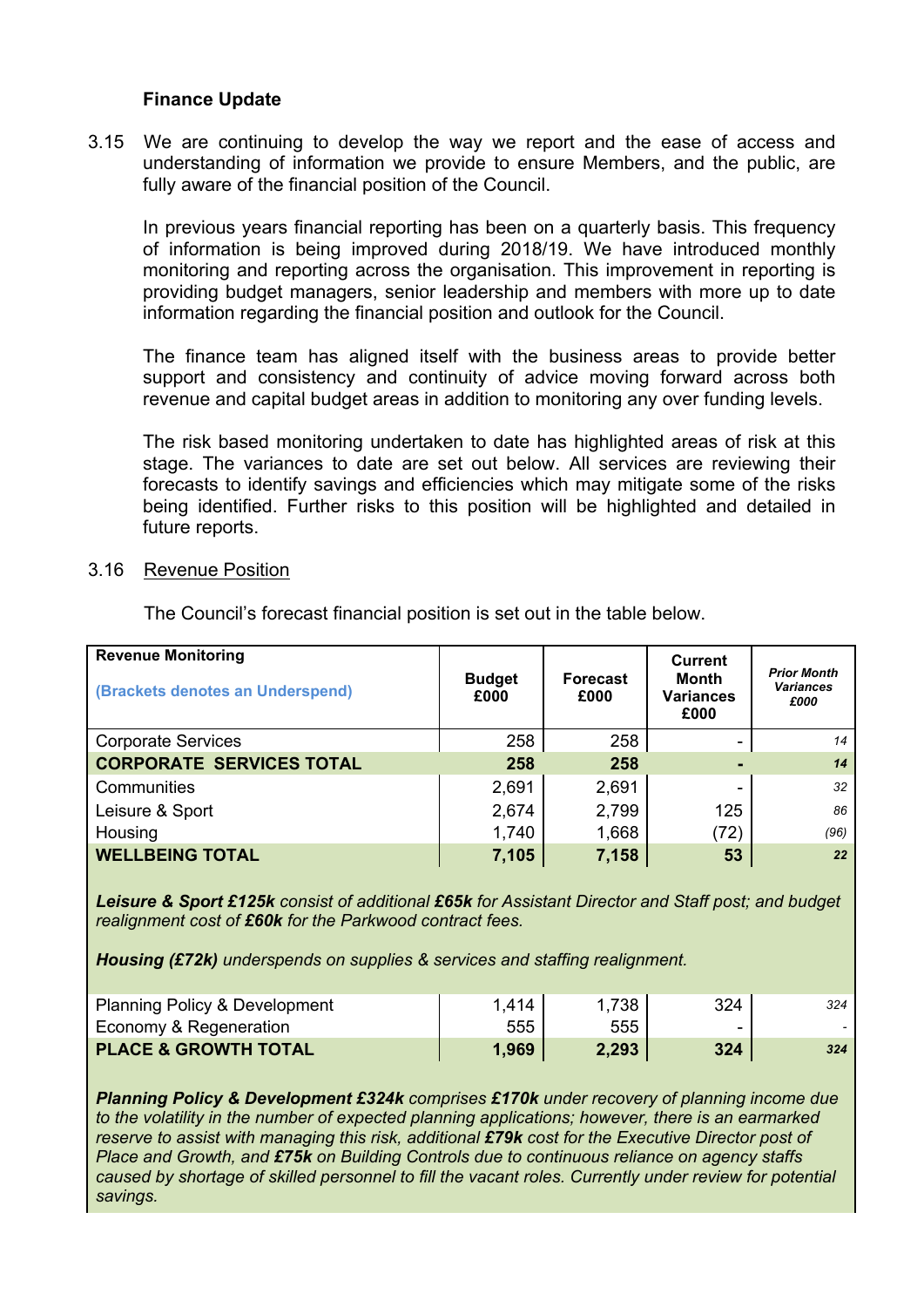*Economy and Regeneration Bicester Regeneration currently funded from reserves and under review to ascertain any potential under spend will be reflected and put back to reserves.*

| <b>Environmental Services</b>    | 5.163 | 5,238 | 75 | 56 |
|----------------------------------|-------|-------|----|----|
| Environmental Health & Licensing | (49)  | (49)  |    |    |
| <b>ENVIRONMENT TOTAL</b>         | 5.114 | 5.189 | 75 | 56 |

*Environmental Services £75k made up of £161k due to increase in the price charge per tonne (Gate Fees) for dry goods recycling. Officers are keeping the market under close review. There has also been an additional income (mainly from the car parks) of (£121k), additional £22k staffing cost and £13k maintenance cost.*

| Law & Governance                                        | 1,424   | 1,391   | (33) | 21  |
|---------------------------------------------------------|---------|---------|------|-----|
| Finance & Procurement                                   | 1.715   | 1,989   | 274  | 220 |
| <b>Property Investment &amp; Contract</b><br>Management | (3,041) | (2,736) | 305  | 303 |
| <b>FINANCE &amp; GOVERNANCE TOTAL</b>                   | 98      | 644     | 546  | 544 |

*Law and Governance (£33k) consist of £3k additional cost for corporate subscriptions and members allowance budget realignment (£36k).Fraud Team £21k now reported in Finance & Procurement.*

*Finance & Procurement £274k, made up of £34k additional cost further to outsourcing the Corporate Fraud Team to OCC and National Fraud Initiative "NFI" work.*

*£240k forecast overspend arising from interim staff costs required to support the Council in meeting financial reporting deadlines and implementing financial management improvements.*

*Property Investment Contract Management £305k mainly due to the delay in the project completion date of Crown House, hence the expected income from Crown House Property Investment Contract Management will be lower by £291k in 2018/19 and £14k NDR Budget realignment cost.*

| Customers & IT services                         | 2,713 | 2,713 |      |      |
|-------------------------------------------------|-------|-------|------|------|
| <b>Strategic Marketing &amp; Communications</b> | 334   | 370   | 36   | 36   |
| HR, OD & Payroll                                | 756   | 786   | 30   | 30   |
| Performance & Transformation                    | 387   | 369   | (18) | (43) |
| <b>CUSTOMERS &amp; IT SERVICES TOTAL</b>        | 4,190 | 4,238 | 48   | 23   |

*Strategic Marketing and Communications £36k overspend Assistant Directors post, pending opportunities for increased joint working with OCC in this area.*

*HR, OD and Payroll £30k Additional HR related legal cost.*

*Performance and Transformation (£18K) made up of (£68k) savings due to budget realignment and a £50k under recovery in Land Charges income.*

| <b>TOTAL DIRECTORATES</b>      | 18,734                | 19,780                  | 1,046                                                      | 983                                            |
|--------------------------------|-----------------------|-------------------------|------------------------------------------------------------|------------------------------------------------|
| <b>Revenue Monitoring</b>      | <b>Budget</b><br>£000 | <b>Forecast</b><br>£000 | <b>Current</b><br><b>Month</b><br><b>Variances</b><br>£000 | <b>Prior Month</b><br><b>Variances</b><br>£000 |
| Use of Reserves                | 5,236                 | 5,236                   |                                                            |                                                |
| <b>Investment Costs</b>        | 2,074                 | 2,074                   |                                                            |                                                |
| Investment Interest & Income   | (2,936)               | (3,372)                 | (436)                                                      | (400)                                          |
| <b>Pension Costs</b>           | 257                   | 240                     | (17)                                                       | (17)                                           |
| <b>Capital Charges</b>         | (4,002)               | (4,002)                 |                                                            |                                                |
| <b>EXECUTIVE MATTERS TOTAL</b> | 629                   | 176                     | (453)                                                      | (417)                                          |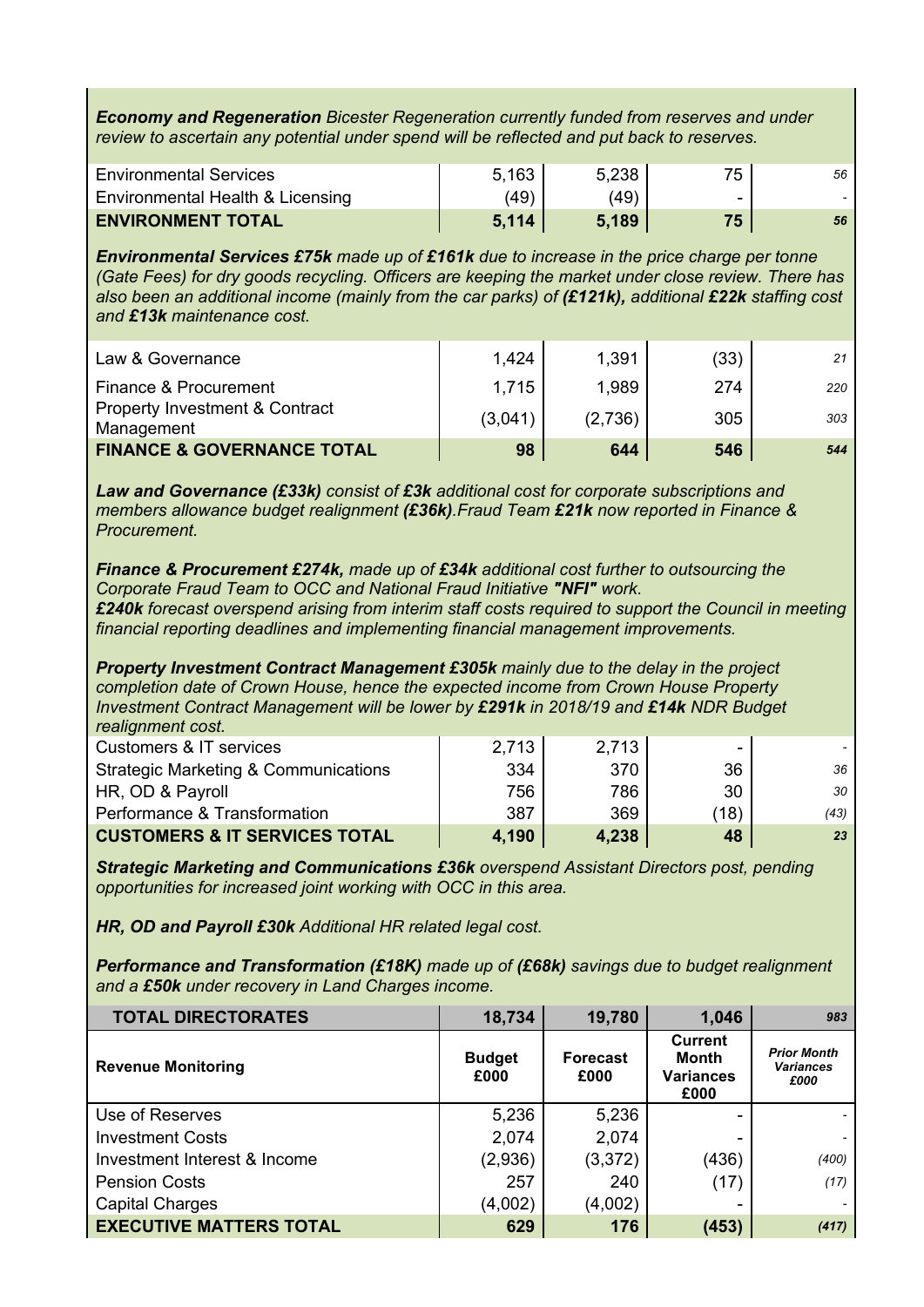*Interest on Investment (£436k) increase in interest income and reduction in interest payable for Treasury Management.*

*Pension Costs (£17k) reduction in pension cost.*

| <b>COST OF SERVICES</b> | 19,363 | 19,956 | 593 | 566 |
|-------------------------|--------|--------|-----|-----|

| <b>Funding</b><br>(Brackets denotes an Increase in Funding) | <b>Budget</b><br>£000 | <b>Forecast</b><br>£000 | <b>Current</b><br><b>Period</b><br><b>Variances</b><br>£000 | <b>Prior Period</b><br><b>Variances</b><br>£000 |
|-------------------------------------------------------------|-----------------------|-------------------------|-------------------------------------------------------------|-------------------------------------------------|
| <b>Business Rates Baseline</b>                              | (3,673)               | (3,673)                 |                                                             |                                                 |
| <b>Revenue Support Grant</b>                                | (637)                 | (637)                   |                                                             |                                                 |
| <b>FORMULA GRANT EQUIVALENT</b>                             | (4, 310)              | (4, 310)                |                                                             |                                                 |
| <b>Transfer to Parish Councils for CTRS</b>                 | 349                   | 349                     |                                                             |                                                 |
| <b>New Homes Bonus</b>                                      | (4,009)               | (4,009)                 |                                                             |                                                 |
| <b>GRANTS AWARDED TOTAL</b>                                 | (3,660)               | (3,660)                 |                                                             | $\sim$                                          |
| <b>BUSINESS RATES GROWTH TOTAL</b>                          | (4,829)               | (5, 729)                | (900                                                        | (800)                                           |

*BUSINESS RATES GROWTH (£900k) Increase is due to growth in new businesses in the Cherwell District and an increase in pooling income from growth in new businesses in the Oxfordshire Districts.*

| Council Tax                     | (6, 506)  | (6,506)   | -     |       |
|---------------------------------|-----------|-----------|-------|-------|
| <b>Collection Fund</b>          | (58)      | (58)      |       |       |
| <b>COUNCIL TAX INCOME TOTAL</b> | (6, 564)  | (6, 564)  |       |       |
| <b>TOTAL INCOME</b>             | (19, 363) | (20, 263) | (900) | (800) |
| <b>Reserve management</b>       |           |           | (170) | (170) |
| (Surplus)/Deficit               |           | (477)     | (404) |       |

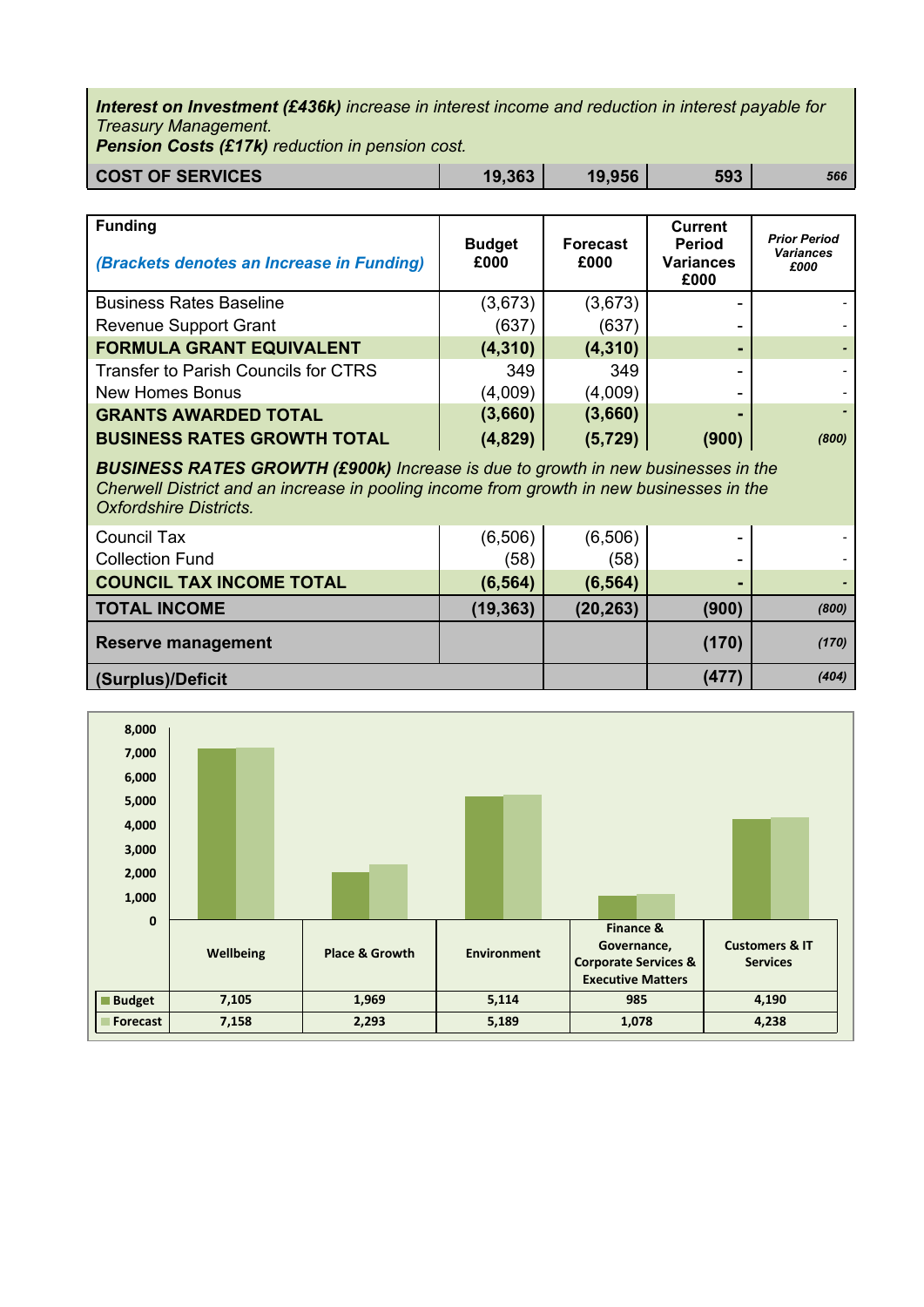

The Council is forecasting some variance with its overall expectations. The graph above shows that the forecast overspends do not significantly impact upon the overall profile of spend for the Council.

#### 3.17 Capital Programme

A summary of the capital programme forecast is set out in the table below. The detailed Capital programme is shown in the appendices to this report.

| <b>Directorate</b>                 | <b>Budget</b><br>£000 | <b>Forecast</b><br>£000 | <b>Re-profiled</b><br>into<br>2019/20<br>£000 | <b>Re-profiled</b><br>beyond<br>2019/20<br>£000 | <b>Current</b><br><b>Period</b><br><b>Variances</b><br>£000 | <b>Prior</b><br><b>Period</b><br><b>Variances</b><br>£000 |
|------------------------------------|-----------------------|-------------------------|-----------------------------------------------|-------------------------------------------------|-------------------------------------------------------------|-----------------------------------------------------------|
| Wellbeing                          | 3,747                 | 1,858                   | 1,883                                         | U                                               | (6)                                                         | 14                                                        |
| Place & Growth                     | 14,626                | 13,382                  | 1,244                                         | 0                                               |                                                             |                                                           |
| Environment                        | 1,830                 | 1,121                   | 619                                           | 0                                               | (90)                                                        | (90)                                                      |
| Finance & Governance               | 91,854                | 23,678                  | 43,458                                        | 24,667                                          | (51)                                                        | (52)                                                      |
| <b>Customers &amp; IT Services</b> | 943                   | 943                     |                                               | O                                               |                                                             |                                                           |
| <b>Total</b>                       | 113,000               | 40,982                  | 47,204                                        | 24,667                                          | (147)                                                       | (128)                                                     |

#### *Re-Profiled into 2019/20 and Beyond 2019/20:*

*Wellbeing £1,883k Comprises £122k Bicester Leisure Centre Extension following strategy presented to members and prioritisation these has been reprofile to 19/20; £375k budget for the Sunshine Centre project which is not expected in 2018/19, £14k budget to cover Biomass Heating Bicester Leisure centre which is* currently under investigation to ascertain the validity of this work the investigation is not expected to complete in 2018/19. £80k budget to cover solar PV component replacement at the sports centre which is not expected *in 2018/19; and £30k Spiceball Leisure centre bridge resurfacing works to be determined post completion of* the CQ2 new bridge connection in 2018. Re-profiled into 2019/20. And a £65k work on the Cooper sports Facility Floodlight, will not be completed in 2018/19 due to access issue, hence re-profiled to 2019/20 and *£263k project cost for Football Development Plan in Banbury; North Oxfordshire Academy Astroturf; Corporate Booking System and Woodgreen - Condition Survey Works; project not required for this year due to the outcome of further investigation / completion date in 2019/20, hence reprofiled to 2019/20. £934k Discretionary Grants Domestic Properties & Disabled Facilities Grant not required in 2018/19 but envisaged to be utilised in 2019/20.*

*Place & Growth £1,244k comprises of £1,160k for East West Railways where 5 years of scheduled capital contributions to 2019/20 have not yet been requested. Re-profiled to 2019/20; and £84k spending linked to* the delivery of "The Hill vouth and community centre". It is likely that the new facility won't be completed this *financial year.*

*Environment £619k made up of £200k budget for the replacement of parking equipment, Off road parking*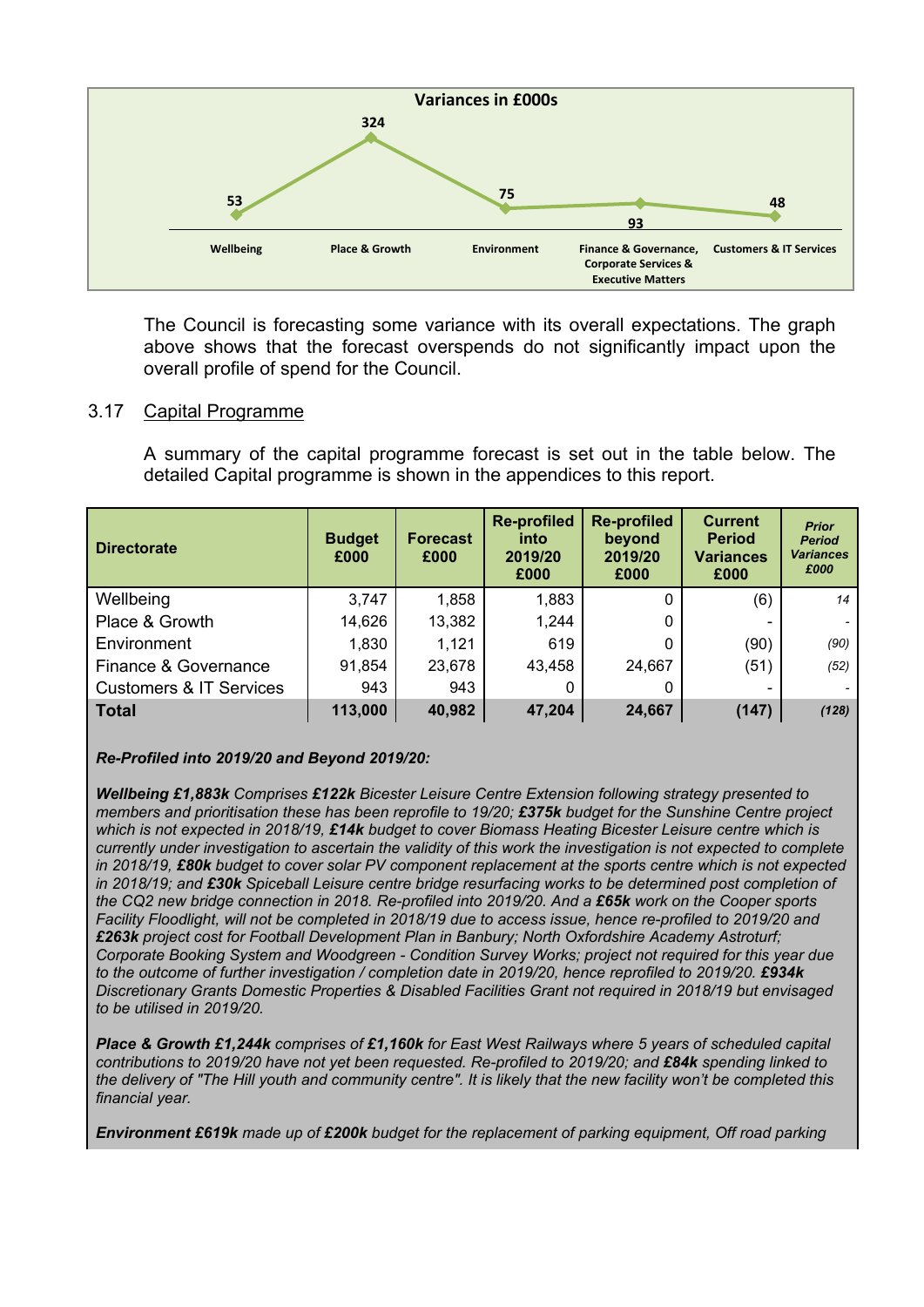*facilities and depot electric charging point, £50k planned changes to the "Public Conveniences", £322k* deferred due to the useful life of some vehicles longer than estimated, £32k Work on the "Charging point for Depot electric vehicles & proposed Bay Marking" projects; will not be required in 2018/19, but next budget year, hence reprofiled to 2019/20 and £15k Work on the "Urban Centre Electricity Installations"; will not be *required in 2018/19, but next budget year, hence re-profiled to 2019/20.*

*Finance & Governance £68,125k comprises £814k for work on; Academy Harmonisation; Spiceball Riverbank Reinstatement; Banbury Health Centre - Refurbishment of Ventilation, Heating & Cooling Systems; Retained Land; Thorpe Place Industrial Units; Thorpe Way Industrial Units; Thorpe Lane Depot - Tarmac / drainage; EPC certification & compliance works are all planned for completion in 2019/20, £42,644k work on CQ2 planned for next year. Re-profiled into 2019/20. And an additional cost of £24,667k work on CQ2 planned for completion beyond 2019/20 further updates on the specific re-profiling to be advised.*

#### *Current Period Variances:*

Wellbeing (£6k) made up of (£22k) were budget is no longer required / savings from completed projects; and *additional cost of £16k on Sports Centre Modernisation Programme were further work is currently being undertaken to review the accuracy of the payments made to date*

*Environment (£90k) Budget no longer required.*

*Finance & Governance (£51k) is made up of, (£7k) savings on completed projects, (£75k) savings for work completed on the Community Buildings, Bradley Arcade Roof Repairs and the Orchard Way Shopping Arcade* Front Service, for less than the original bid value achieving the same goals and an additional £31k cost for a *second fire exit route to the "Antelope Garage" in Banbury.*



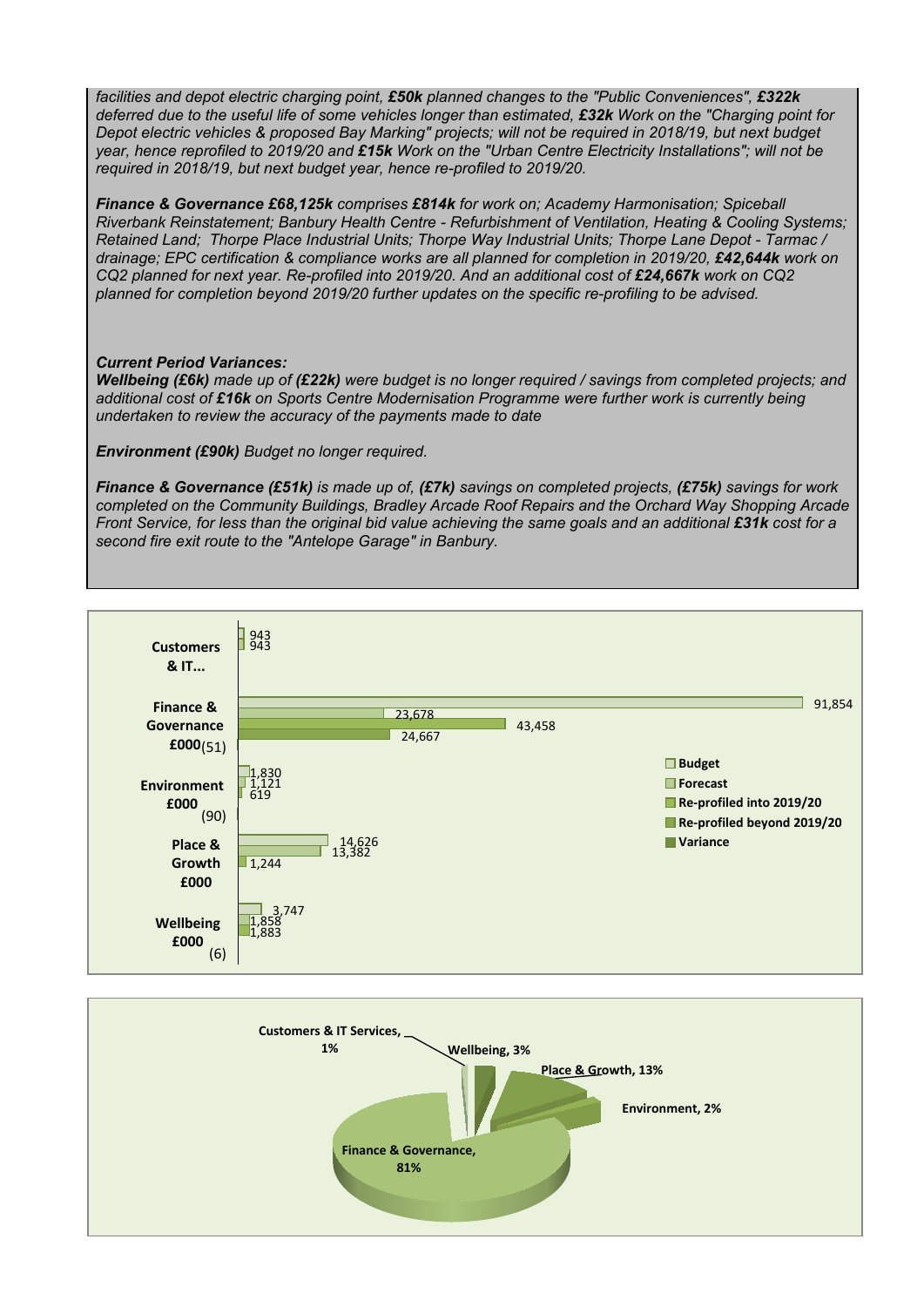

Where a capital project spans more than one financial year or there are delays to the project, re-phasing or re-profiling of expenditure may be needed. Re-profiling and phasing updates to capital projects will be identified in future reports.

The overall capital programme is currently expecting to spend to target. This position will be thoroughly reviewed by the Capital Programme Working Group. The next meeting of this group will undertake a line by line review of the capital programme and the output of this meeting will be provided in the next monitoring report.

# **4.0 Conclusion and Reasons for Recommendations**

4.1 It is recommended that the contents of this report are noted.

### **5.0 Consultation**

5.1 This report sets out performance, risk and budgetary information from the previous month and as such no formal consultation on the content or recommendations is required.

## **6.0 Alternative Options and Reasons for Rejection**

6.1 The following alternative options have been identified and rejected for the reasons as set out below.

Option 1: This report illustrates the Council's performance against the 2018-19 business plan. As this is a monitoring report, no further options have been considered. However, members may wish to request that officers provide additional information.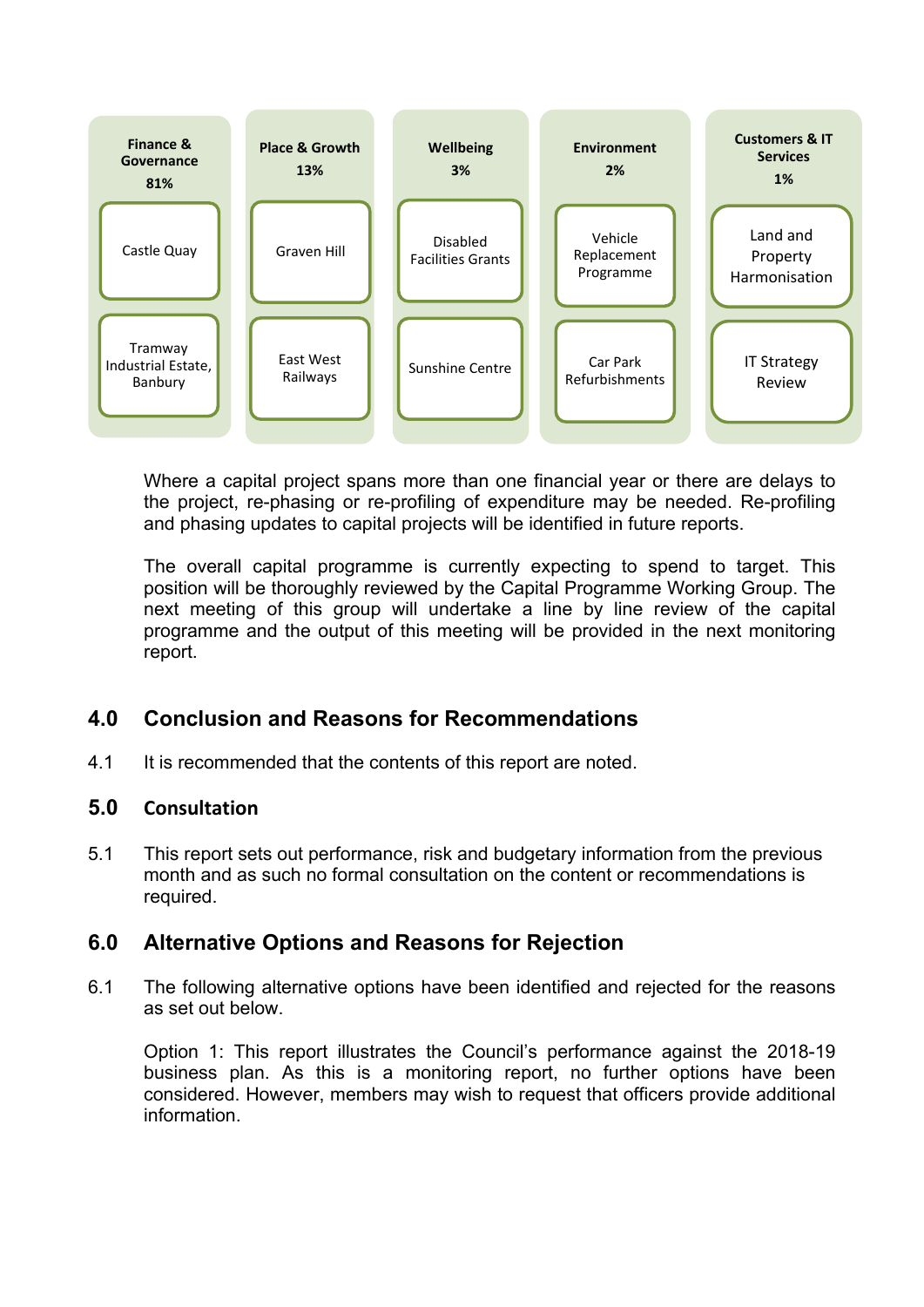# **7.0 Implications**

### **Financial and Resource Implications**

7.1 The financial implications are detailed within section 3.15 of this report.

Comments checked by: Adele Taylor, Executive Director: Finance and Governance (Interim) [Adele.taylor@cherwellandsouthnorthants.gov.uk](mailto:Adele.taylor@cherwellandsouthnorthants.gov.uk) 0300 003 0103

### **Legal Implications**

7.2 There are no legal implications from this report.

Comments checked by: Nick Graham, Monitoring Officer: Law and Governance [Nick.Graham@cherwell-dc.gov.uk](mailto:Nick.Graham@cherwell-dc.gov.uk)

### **Risk management**

7.3 This report contains a full update with regards to the Council's risk position at the end of the previous month. A risk management strategy is in place and the risk register has been fully reviewed.

Comments checked by: Louise Tustian, Team Leader: Insight Team 01295 221786 [Louise.tustian@cherwellandsouthnorthants.gov.uk](mailto:Louise.tustian@cherwellandsouthnorthants.gov.uk)

## **8.0 Decision Information**

**Key Decision**

**Financial Threshold Met: No**

**Community Impact Threshold Met: No**

**Wards Affected**

All

### **Links to Corporate Plan and Policy Framework**

All

**Lead Councillors –**

Councillor Richard Mould – Lead member for Performance Management Councillor Tony Ilott – Lead member for Finance and Governance